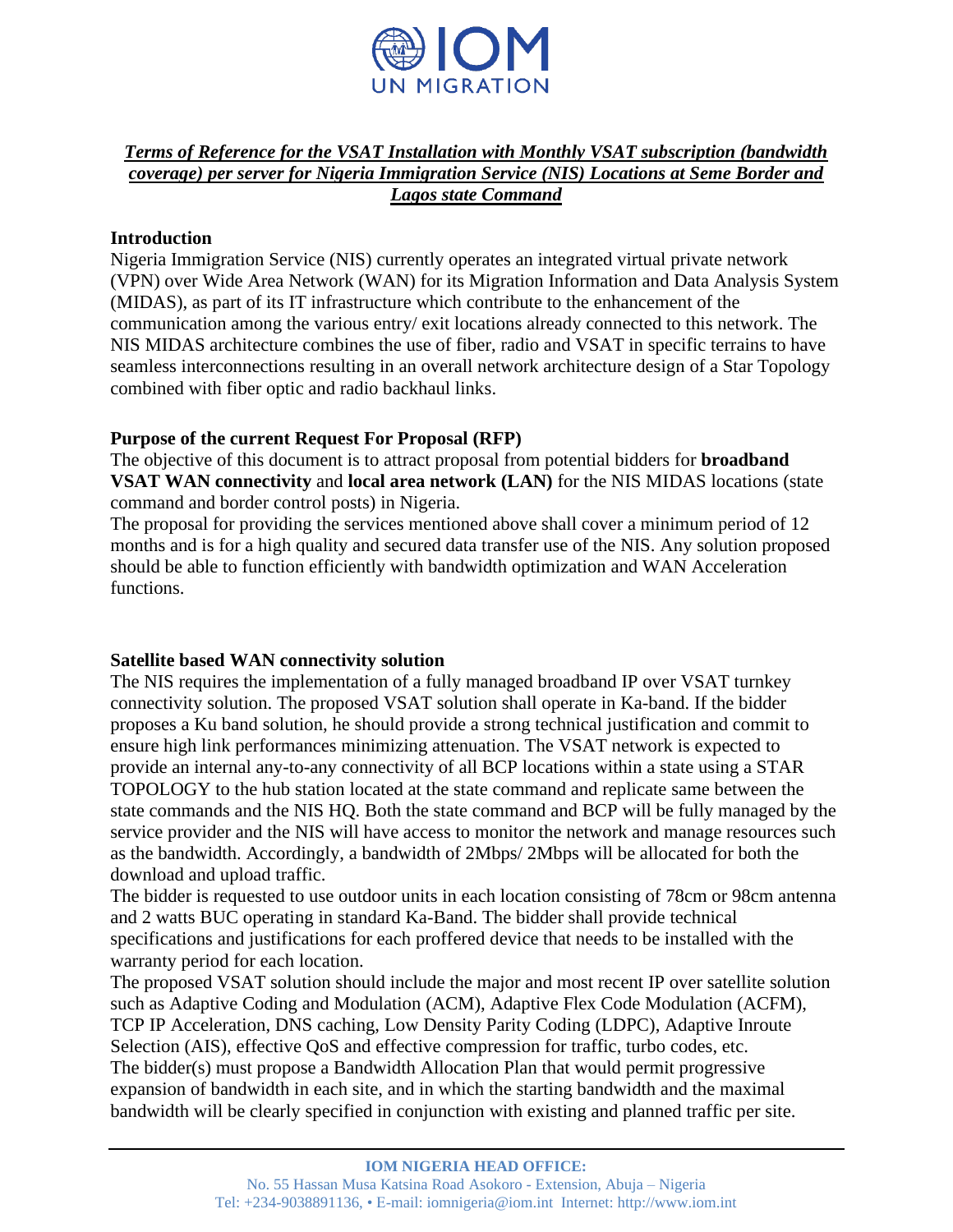

The preliminary bandwidth allocation per site is specified in the table hereunder.

| Locations           | <b>Uplink</b>  |              | <b>Downlink</b> |              |
|---------------------|----------------|--------------|-----------------|--------------|
|                     | <b>Min CIR</b> | <b>Burst</b> | <b>Min CIR</b>  | <b>Burst</b> |
| Lagos State Command | 2mbps          |              | 2mbps           |              |
| Seme BCP            | 2mbps          |              | 2mbps           |              |
|                     |                |              |                 |              |

### **Service Level Agreements for Satellite based WAN connectivity solution**

NIS requires that the selected vendor meets the SLAs and credit allocation policy for the VSAT network as summarized in table below:

### **Summary of SLA and Service Credits for VSAT Network**

|   | <b>SLA Indicator</b>                              | <b>Required SLA Value</b>  |
|---|---------------------------------------------------|----------------------------|
|   | VSAT Network and remote link availability         | 99.98%                     |
|   | VSAT round trip on a single satellite hop circuit | Less than 680 milliseconds |
|   | Packet Loss                                       | Less than 0.3 %            |
| 4 | Pack Jitter                                       | Less than 2 milliseconds   |
|   | Mean time to repair                               | 1 hour                     |

#### **Credit allocation policy for availability of the any of the VSAT link**

| <b>Cumulative Monthly Time of Outages</b> | Customer credit (% of the monthly recurrent<br>cost of the affected VSAT link) |
|-------------------------------------------|--------------------------------------------------------------------------------|
| Outage between 15 minutes 4 hours         | 10%                                                                            |
| Between 4 and 8 hours                     | 15 %                                                                           |
| Between 488 hours and 12 hours            | 30%                                                                            |
| Between 12 hour and 24 hours              | 50%                                                                            |
| More than 48 hours                        | One month credit                                                               |

#### **Credit allocation for Latency, packet loss, jitter**

| <b>Performance Indicators</b>                    | Service credit |
|--------------------------------------------------|----------------|
| Latency > 680ms for more than 1 hour during the  | 15% of the MRC |
| service month                                    |                |
| Packet loss >.3% for more than 1 hour during the | 15% of the MRC |
| service month                                    |                |
| Jitter > 2millisecond                            | 15% of the MRC |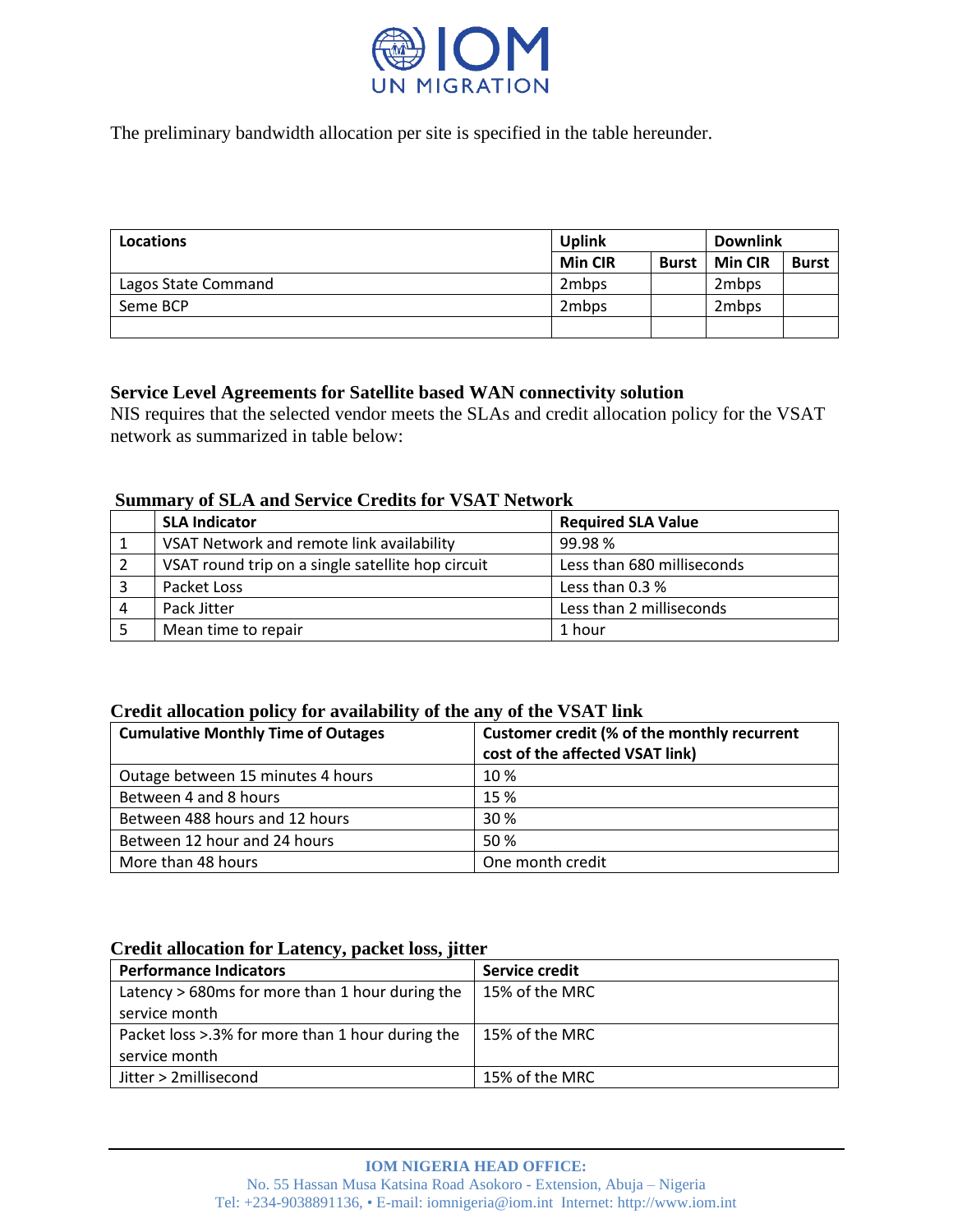

\*\* Only one service credit will be applied if two or three of the KPI are degraded at the same time.

# **Additional service requirements**

The general service requirements include the following:

- The bidder must ensure the full compliance, integration and interconnection of its technical proposal with the NIS MIDAS existing IT Local Area network infrastructure.
- The bidder will also provide performance assurance tool which will enable the NIS to monitor, control, configure, manage and evaluate the performance of the services. The tool should be able to measure and provide results of standard KPI for typical WAN services such as the following: **Link status** –Availability of links for up to one year log –

**One way delay** –Round trip delay **Jitter Packet loss link throughput Bandwidth utilization**

The tool should also have the capability of automated bandwidth and capacity management and generating summarized and detailed reports relevant to the KPIs.

In its proposal the bidder should clearly indicate the methodologies of implementation of the services and performance assurance and the high-level design illustrating how the topology should be implemented.

The bidder must have specific knowledge, experience and competence in broadband IP and Satellite networks, and it is preferred that bidder operates VSAT service in Africa. Finally, in addition to cost of supply and installation of the remote and hub station, it is the bidder's responsibility to specify the monthly charges for operations, maintenance, relocation,

supply of spare part costs for each site for the solution proposed.